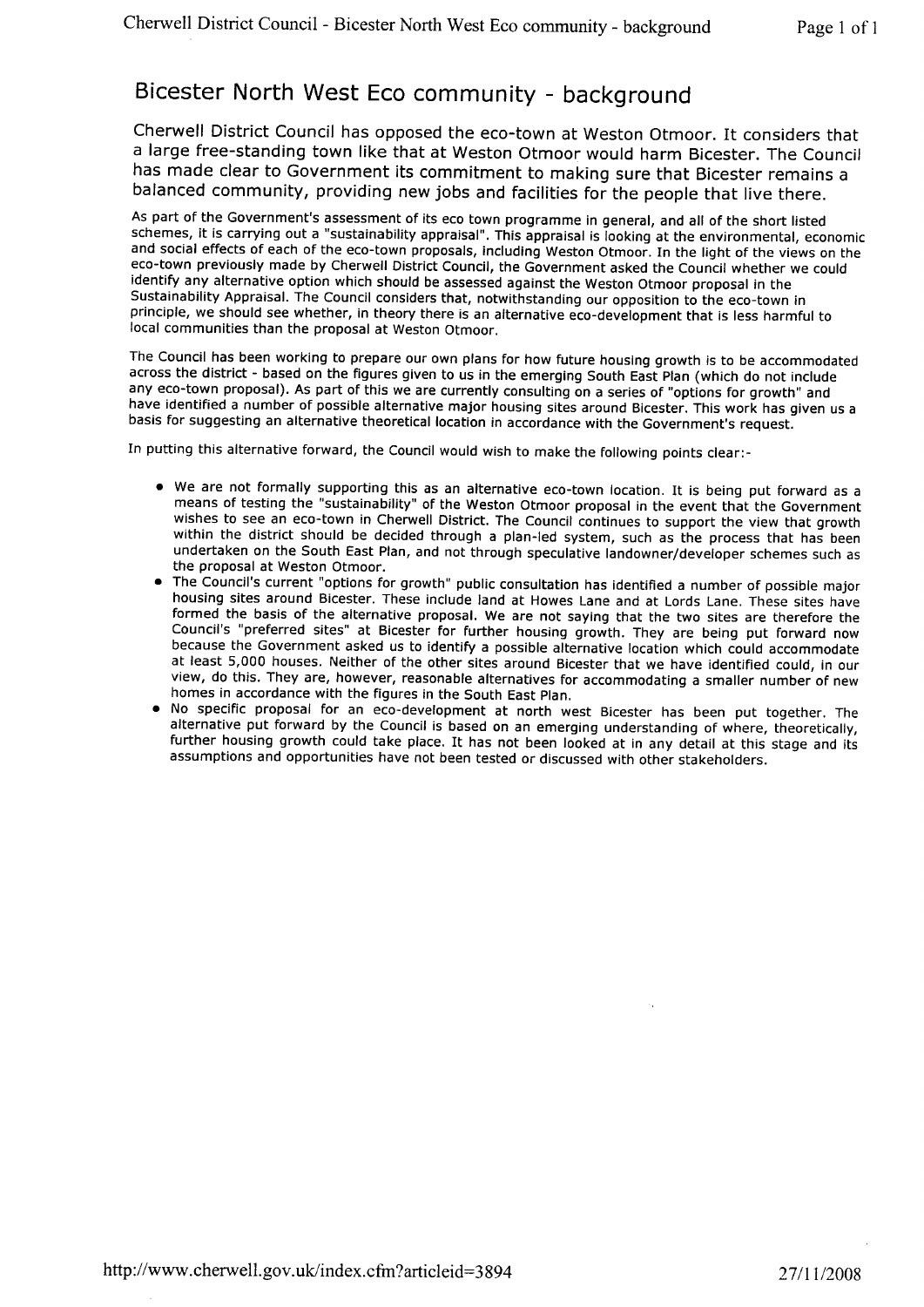## Damaging eco town proposal 'not dead yet' warns local council leader

Cherwell councillors have warned against complacency that the Weston Otmoor eco town proposal has been killed off - even though it was given the lowest possible rating in the Government's first round appraisal of the proposals.

"This damaging proposal, which we strongly oppose, is not dead yet," warned Cllr Barry Wood, Leader of Cherwell District Council at a meeting of the council's Executive.

Setting out the council's battle plan for the next phase of Government consultation, Cllr Wood described the eco town as "the biggest threat to the future survival and prosperity of Bicester and the south of the district."



"We are up against it," he told the meeting.

The Weston Otmoor plan being promoted by a private developer is to build 15 thousand new homes on green land between the A34 and M40. It came bottom of the 12 short-listed eco town proposals from around the country, with a 'C' rating to indicate that it would 'only be suitable with substantial and exceptional innovation.'

Cherwell's floated alternative for an eco suburb North West of Bicester was given a higher B rating by the Government assessors,

But local councillors stressed they were not promoting the rival proposal as yet.

"When the then Housing Minister Caroline Flint visited the area earlier this year, she asked us quite directly: if local people don't like Weston Otmoor eco town, then what's the alternative? So we have now put an alternative into the equation and it has been shown by the Government's own assessment that it is in fact a better option," says Cllr Wood.

Defending the council's tactics, he said offering growth opportunities on the edge of Bicester was the very reason that Weston Otmoor was now graded bottom of the national eco town list,

"At the end of the day, decisions on the development of Bicester should rest with this authority," he said. "We should decide what's best for the area - and this exercise is about bringing the process properly into the Local Development Framework. "

Councillors were briefed on the latest situation in the planning battle at an Executive meeting on Monday evening. They were warned that the developers promoting the Weston Otmoor scheme were expected to try and address Government criticism and to revise their proposals.

However, there has also been an important change in the Government's position, according the Cherwell District Council's head of planning Philip Clarke.

"The Minister's letter gives an indication that'eco development'numbers will count towards South East Plan requirements. The council should seek to consolidate that position as far as possible," he says in his report.<br>"Additionally, the Minister offers Government support, and funding, for eco development at Bicester."

That suggestion of funding, Cherwell hopes, could provide a route for investing in community facilities and other infrastructure which, they say, the already growing town of Bicester desperately needs.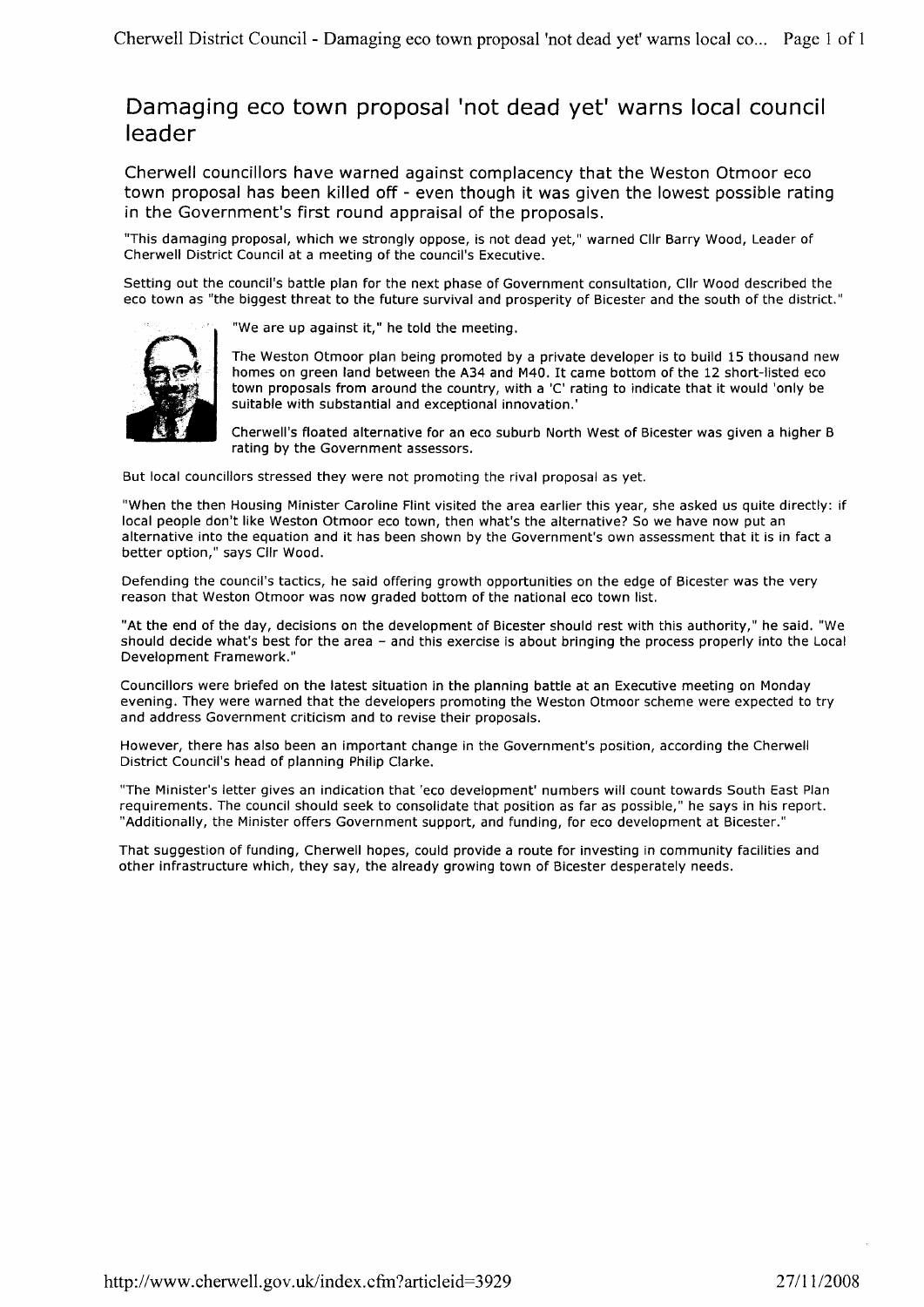# Weston Otmoor - alternative eco-town proposal for Sustainability Appraisal testing

As an alternative to the Weston Otmoor eco-town proposal, consideration has been given to an eco-town on the edge of Bicester, directly abutting the town.



Cherwell District Council, as part of its Core Strategy, has identified two adjacent sites (land at Howes Lane and Lords Lane) as "reasonable alternative strategic sites" which it believes could yield at least 2,600 homes. The sites, which could be developed together to form the eco town, are on the north-west side of the town and are bounded by the 84030 to the south and the 84100 to the north west. The farm land here is relatively unconstrained and the nearest settlement is the village of Bucknell 1.9 km away to the north-west.

The area could, theoretically, provide for an eco-town of 5,000 homes or more including related employment and community infrastructure. Some work has already been carried out by Cherwell District Council to explore

the constraints on this site, and from this there is no reason to believe that an eco-town of this scale could not be achieved[1]. The attached plan, together with the schedule in appendix 1, indicates the main constraints and some of the opportunities on the site.

Whilst the site has the capacity to establish a self contained eco-town, there are also positive benefits in the location of the site. Bicester lies within the Oxford2Cambridge Arc and development in this location would benefit from this initiative. More locally, the proposal may bring positive benefits to Bicester. The town has grown significantly in population in recent years (45% between 1991 and 2001 compared with 5% across Oxfordshire). Whilst historically Bicester has attracted a number of large 88 uses, it now is experiencing a shortage of space for new smaller start-up businesses and a lack of expansion space as businesses grow. There are also high commuting levels with 65% of people in Bicester travelling more than 5 miles to work. Cherwell District Council is seeking to develop the employment base in Bicester to create opportunities within other employment sectors. There may therefore be a synergy between the employment opportunities being offered at the eco-town and existing identified needs within Bicester.

[1]An area has been plotted on the plan of approximately 330 hectares. This would be capable of accommodating 5,000 houses at a gross density of l5 dwellings/ha.

## Appendix 1

#### **Constraints**

- Land ownership difficult to assess no site submissions received for land beyond that assessed for the Reasonable Alternatives identification (see attached plan), so land ownership difficult to identify. Individual farms throughout the area may indicate mixed ownership
- No major landscape constraints predominantly farmland with large scale, regularly shaped fields bounded by hedgerows. No landscape designations within this area, No major landscape impact identified during consideration of Howes Lane or Lords Lane - not particularly sensitive locations. An Ecologically Important Landscape to south of 84030 (Middleton Stoney Road) at Bignell Park. No consultee comments on landscape, i.e. comments from Natural England or OCC. Landscape Sensitivity Analysis required
- Ecology constraints include Ardley Cutting and Quarry SSSI between Bucknell and M40, described as 'good quality'. Also UK BAP Habitat (low calcareous grassland). Records of Great Crested Newt near to Howes Lane. Also records of 'Cherwell notable species' 2 'locally protected species records' in this area, with more around Bignell Park to the south. Individual woodland parcels and hedgerows throughout the site (Ancient Woodland at Upper Farm), identified as 'species rich' and having potential for breeding birds. Watercourses running through this area are potentially rich in ecological value
- Flood Zones 2 and 3 along the watercourse which crosses the site in the south eastern corner but flooding not a 'show stopper'
- No Conservation Areas in close proximity. Grade II listed building at Himley Farm within the site, listed buildings in Bucknell as well as National Monuments. Oxfordshire County Council objected during Non Stat Plan preparation regarding high archaeological potential within this area and a field evaluation is required
- Impact in terms of coalescence with Bucknell population in 2001 of 249. Category 2 village with 'few services, limited public transport, relatively remote".

## **Opportunities**

- Conservation Target Area north of Bucknell at Tusmore and Shelswell Park presents an opportunity for biodiversity enhancement
- Railway runs through site NW SE possibility for new rail station. Previously the companies operating this line have not been supportive (Non Stat Plan preparation)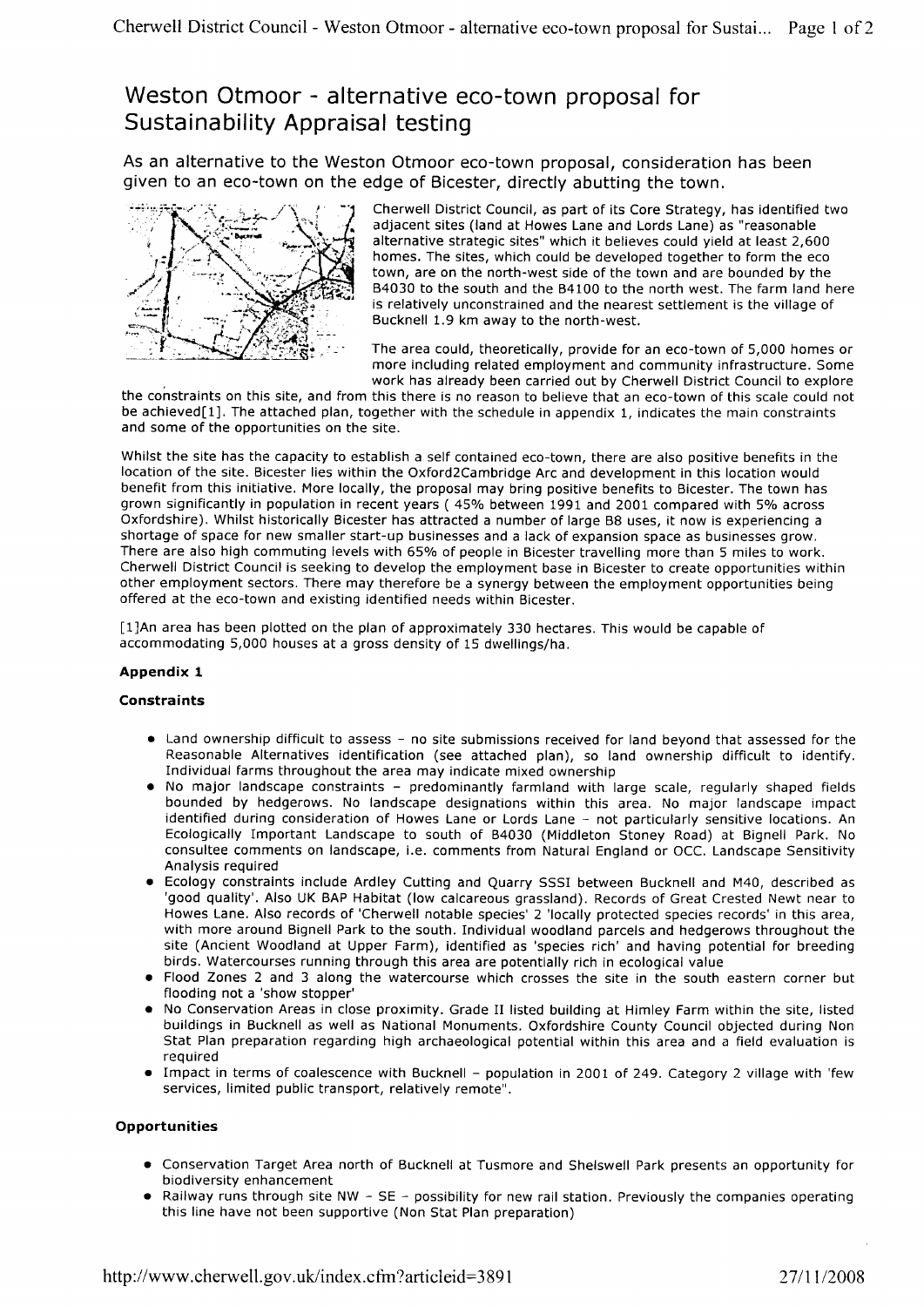- o M40 crosses western corner of site possibility for new junction? Alternatively access via the 441 and the new perimeter road at SW Bicester
- Thames Valley Police Authority is promoting land along Howes Lane to be allocated for TVPA operational facilities (currently the Police Traffic Base is within this site), potentially as part of an urban extension, so opportunities exist for employment generating development
- Also the existing Avonbury Business Park (high tech employment uses) near to the Bucknell Road junction presents opportunities to enhance employment provision, thus increasing balance of provision across Bicester
- Opportunities exist to improve accessibility in terms of improvements/upgrade to Howes Lane and potentially the Howes Lane/Bucknell Road/Lords Lane junction.

http://www.cherwell.gov.uk/index.cfm?articleid=3891 27/11/2008

ر<br>محصول المدينة المدينة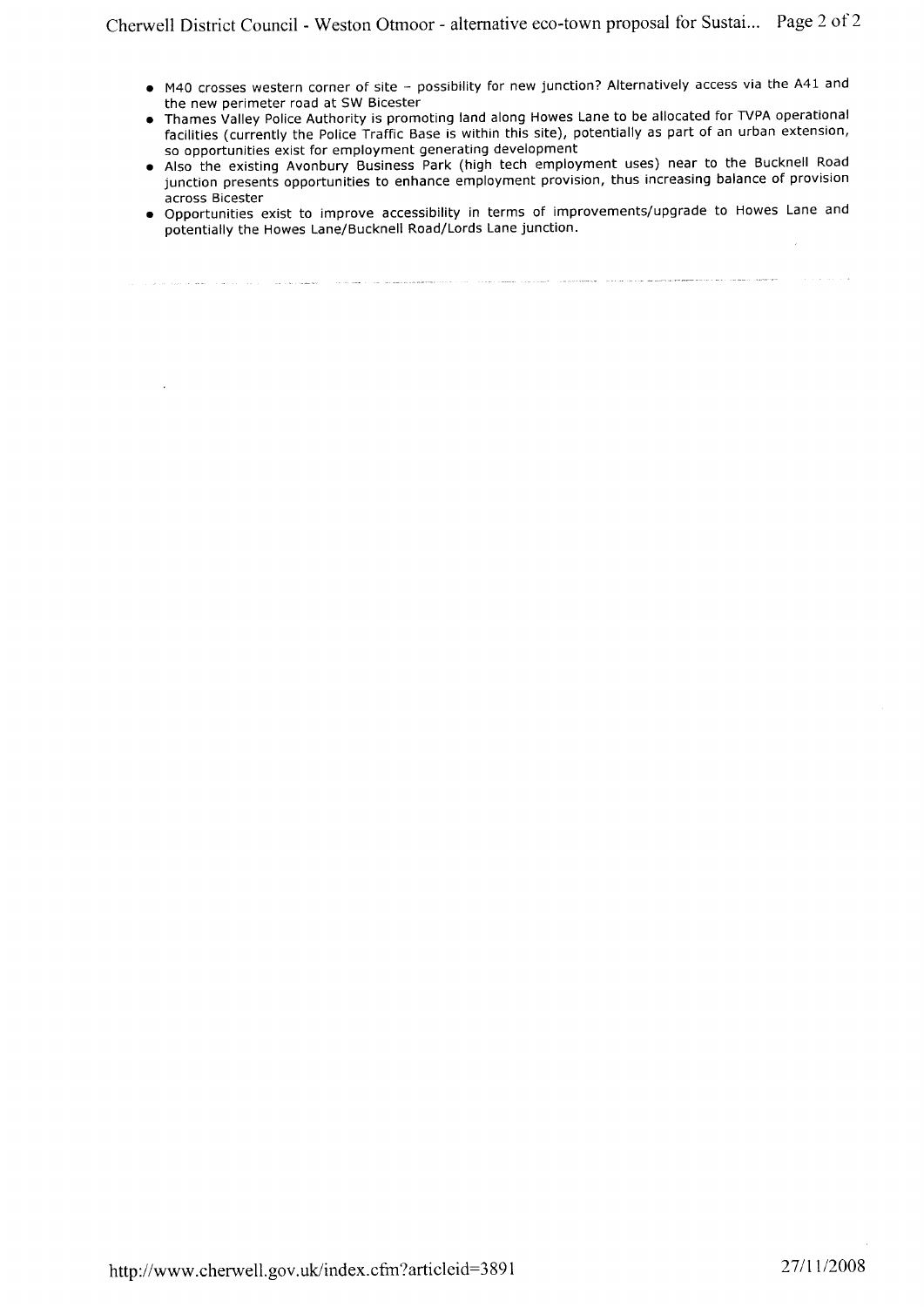# cherwell's Eco Town concept reflects current housing plans

Cherwell District Council has confirmed the idea of an alternative eco site in North West Bicester could keep any eco development imposed by Government in line with its own long term planning objectives for the area.

The council's Local Development Framework (LDF) has already identified potential sites where houses could be built over the next 20 years. The idea of an alternative site in North West Bicester directly reflects this long term planning.

The possible area suggested by the council has been put to the Government by Cherwell as a better alternative to the proposed eco town at Weston Otmoor, some three miles outside Bicester. However, this is only on the basis that the Council does not accept the Government's view that Cherwell should be a location for additional growth.

If the council's new alternative was accepted, up to 5000 new homes could be built on the outskirts of Bicester. The council's view is that these homes would help fulfil its long term plan for building new houses across Cherwell, under the South East Plan arrangement, where the government requires 13400 new homes to be puilt in the next 20 years,

councillor Michael Gibbard, portfolio holder for planning and housing, explains:

"Our long term plans for Bicester include building new houses, which are part of Bicester itself, and can benefit from the proximity to an established and successful town.

"The development of a free standing, unplanned new town, like that suggested for Weston Otmoor, has never been part of the LDF or South East plan and would harm the successful long term development of Bicester. We need to make sure Bicester remains a balanced community, providing new jobs and facilities for the people who live there. We take our planning responsibilities seriously, which is one of the reasons we have suggested an alternative to the Weston site. It makes much more sense to develop homes with eco credentials within the framework of our existing plans for new housing and development."

The government will need to help us explore potential infrastructure benefits which an eco community at North West Bicester could bring.

"In particular we would need to explore fully transport options, school provision and the employment potential connected to this development. Increasing the population of Bicester means residents will need facilities. This could help strengthen the case for a new hospital for the town," said Councillor Gibbard.

"We have to recognise that Weston Otmoor remains a serious eco town contender and this is just another stage in what is likely to be a long-running planning debate. Cherwell will continue to resist the Government's apparent view that the district can take on more homes than we originally planned for. Such decisions must be planning led."

The second stage of consultation on eco towns is now underway, following the Government's initial assessment of suggested sites' green credentials. The North West Bicester site received a 'B' rating, The Weston Otmoor site was classed as a 'C' - meaning it would only be feasible as an eco town if substantial changes were made to the proposal.